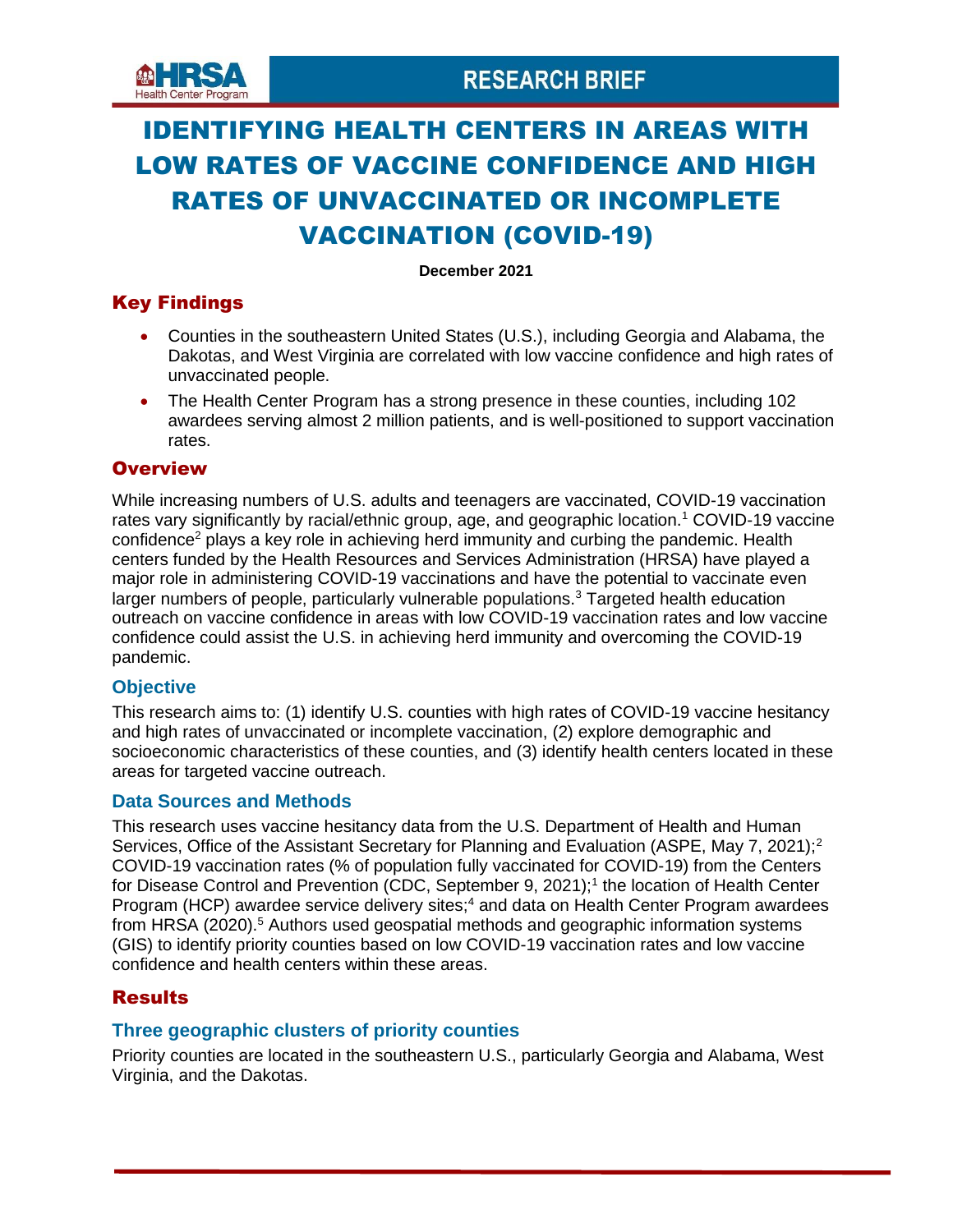Compared to counties with low vaccine hesitancy that are surrounded by counties with high complete COVID-19 vaccination rates, priority counties have higher rates of poverty and larger percentages of racial and ethnic minorities (particularly Black populations).

### **Health centers are well-positioned to address vaccine hesitancy and increase vaccination rates**

A total of 102 Health Center Program awardees, serving almost 2 million patients across 800 health center delivery sites, are located within priority counties.

|                                                                     | <b>Priority County</b><br>$(n=277)$ | <b>Low Hesitancy/High</b><br><b>Complete Vaccination</b><br><b>Rate Surrounding</b><br>Counties (n=425) | All (n=2,825) |
|---------------------------------------------------------------------|-------------------------------------|---------------------------------------------------------------------------------------------------------|---------------|
| % Complete COVID-<br><b>19 Vaccination Rate</b><br>(as of 9/9/2021) | 22.8                                | 54.6                                                                                                    | 39.2          |
| % COVID-19<br>Vaccine Hesitancy<br>(as of 5/7/2021)                 | 24.3                                | 16.0                                                                                                    | 19.8          |
| % Black                                                             | 18.5                                | 5.1                                                                                                     | 9.1           |
| % Minority                                                          | 24.3                                | 15.1                                                                                                    | 16.5          |
| % Hispanic                                                          | 5.1                                 | 10.4                                                                                                    | 9.2           |
| % Poverty                                                           | 19.1                                | 11.9                                                                                                    | 15.5          |
| % Uninsured                                                         | 12.2                                | 6.6                                                                                                     | 9.9           |
| % Unemployed                                                        | 6.1                                 | 4.8                                                                                                     | 5.3           |
| % HS Educated                                                       | 37.3                                | 29.4                                                                                                    | 34.1          |
| % Age $65+$                                                         | 17.9                                | 18.1                                                                                                    | 18.3          |

### **Table 1. Mean Characteristics of Priority Counties**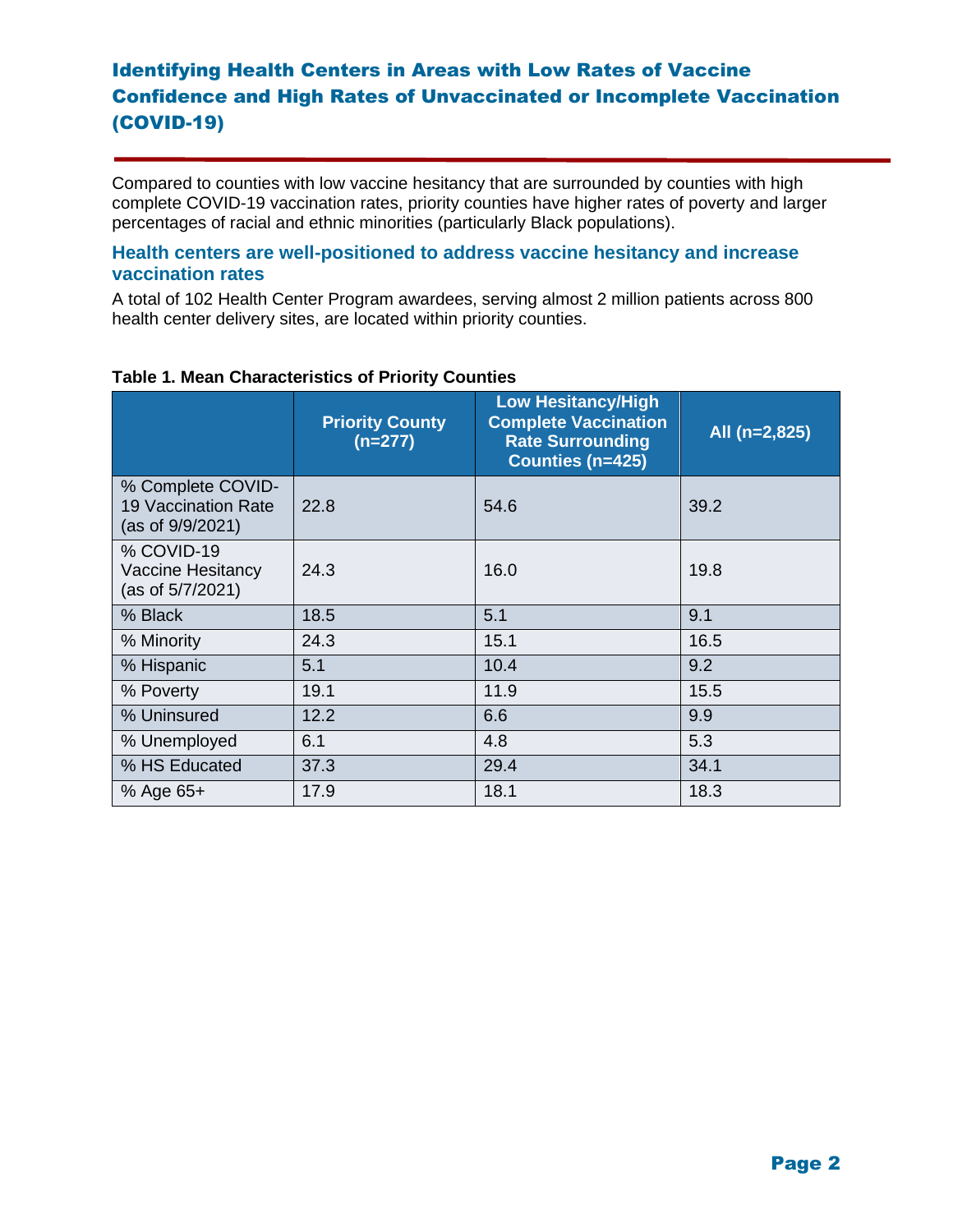**Figure 1. Priority Counties: High Rates of COVID-19 Vaccine Hesitancy and High Rates of Unvaccinated People**



**Figure 1 shows that health centers are well-positioned to address vaccine hesitancy and increase access to vaccinations in most priority counties.**

### **Discussion**

This research identified parts of the southeastern U.S., particularly Georgia and Alabama, the Dakotas, and West Virginia as having clusters of counties with high rates of COVID-19 vaccine hesitancy and high rates of unvaccinated or incomplete COVID-19 vaccinations. Additionally, more than 100 Health Center Program awardees serve nearly 2 million patients in these areas. Nationally, as of September 2021, more than one-half of U.S. adults are vaccinated, but younger adults, racial and ethnic minorities, and populations in several states have much lower vaccination rates.<sup>1</sup> Lower COVID-19 vaccination rates are associated with limited vaccine access and lower vaccine confidence, $6$  and research indicates the need to focus outreach to racial and ethnic minorities and other vulnerable populations.<sup>7</sup> Given the significant role of health centers in administering COVID-19 vaccinations in these populations, targeting health centers in areas with low rates of vaccine confidence and low vaccination rates supports strategic planning, optimizes finite resources, and better assists health centers in creating culturally competent outreach addressing vaccine confidence.

### Next Steps

• Future research should incorporate data from the Health Center COVID-19 Vaccine Program to explore the potential impact of the program and associations with vaccine hesitancy.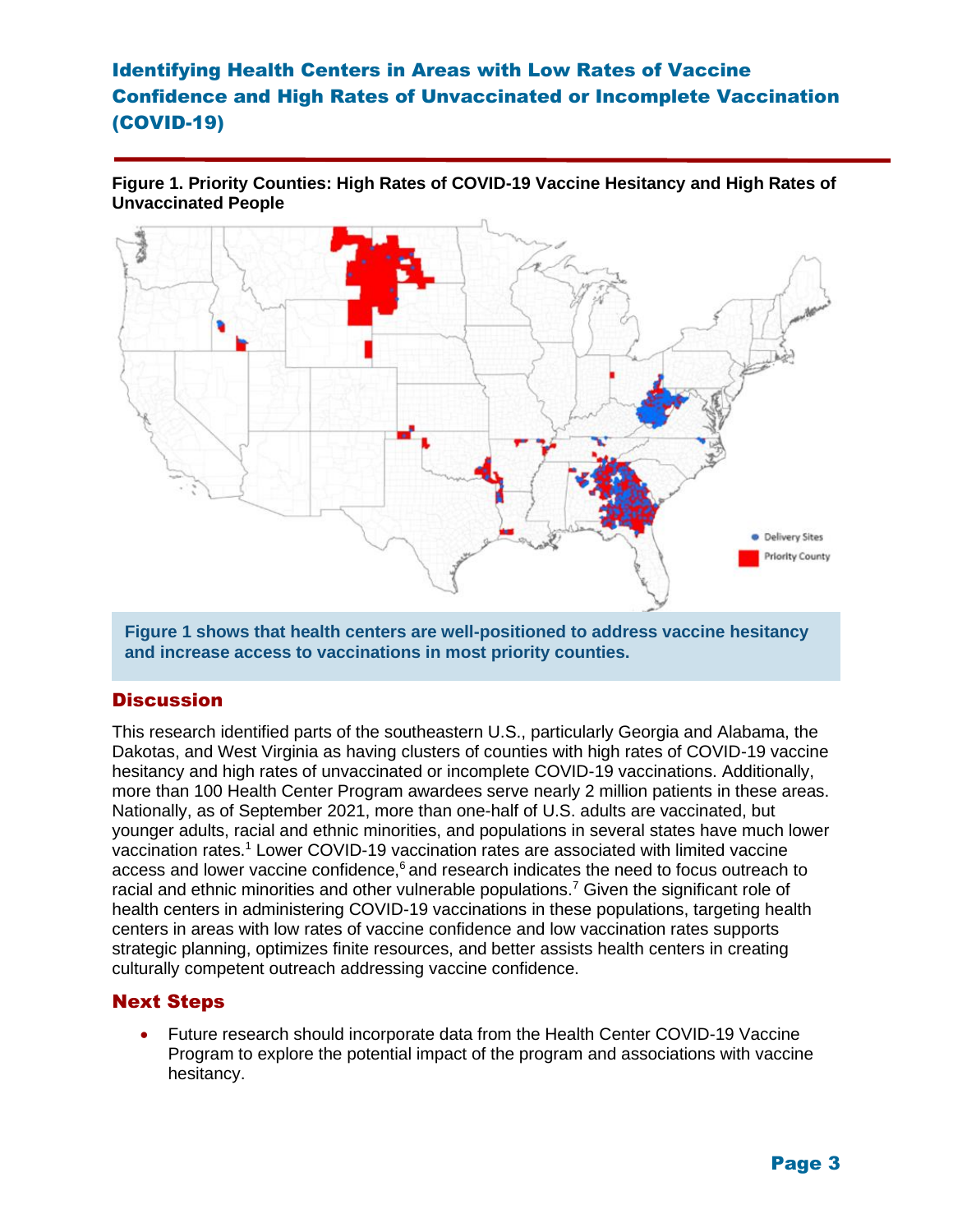### Additional Details on Data Sources and Methods

We included U.S. counties for which data on COVID-19 vaccination and COVID-19 vaccine hesitancy are available (n=2,825), which excludes Texas, New Mexico, and Puerto Rico. We utilized a bivariate Local Moran's I using GeoDa software to identify clusters of counties with high rates of COVID-19 vaccine hesitancy that are surrounded by counties with high rates of unvaccinated or incomplete vaccinations (this includes people who have received one dose but are not fully vaccinated) resulting in a list of priority counties. We then used geographic information systems (GIS) to overlay health center service delivery sites within priority counties. We identified Health Center Program awardees that had at least one service delivery site located within a priority county. Finally, we used the bivariate Local Moran's I to identify counties with low vaccine hesitancy surrounded by counties with high complete vaccination rates and compared their characteristics to priority counties.

### **Limitations**

The measures used to identify priority counties are fluid, meaning that vaccine hesitancy and COVID-19 vaccination rates can shift based on the emergence of new strains, as well as how communities are impacted across geographic space. We used the most recent data available for the analysis, understanding that changes could and were likely to happen after the analysis was completed.

### **References**

- 1. COVID-19 Vaccination Rates. U.S. Centers for Disease Control and Prevention (CDC); 2021. Accessed September 9, 2021.<https://covid.cdc.gov/covid-data-tracker/>
- 2. Vaccine Hesitancy for COVID-19: State, County, and Local Estimates. U.S. Department of Health and Human Services Office of the Assistant Secretary for Planning and Evaluation (ASPE); 2021. Accessed May 7, 2021. https://aspe.hhs.gov/reports/vaccinehesitancy-covid-19-state-county-local-estimates
- 3. Health Center COVID-19 Vaccine Program Participants. Health Resources and Services Administration (HRSA); 2021. Accessed May 7, 2021. <https://www.hrsa.gov/coronavirus/health-center-program/participants>
- 4. HRSA Data Warehouse. Health Resources and Services Administration; 2021. Accessed March 1, 2021.<https://data.hrsa.gov/>
- 5. Uniform Data System. Health Resources and Services Administration Health Center Program; 2020.
- 6. Murthy BP, Sterrett N, Weller D, et al. Disparities in COVID-19 vaccination coverage between urban and rural counties - United States, December 14, 2020 - April 10, 2021. *MMWR Morb Mortal Wkly Rep*. 2021;70:759-764. doi:10.15585/mmwr.mm7020e3
- 7. McMorrow S, Thomas TW. *Historic vaccination patterns provide insights for COVID-19 vaccine rollout.* Urban Institute; March 2021. Accessed March 30, 2021. [https://www.urban.org/sites/default/files/publication/103812/historic-vaccination-patterns](https://www.urban.org/sites/default/files/publication/103812/historic-vaccination-patterns-provide-insights-for-covid-19-vaccine-rollout.pdf)[provide-insights-for-covid-19-vaccine-rollout.pdf](https://www.urban.org/sites/default/files/publication/103812/historic-vaccination-patterns-provide-insights-for-covid-19-vaccine-rollout.pdf)

### Key Definitions and Acronyms

Geographic Information Systems (GIS): A computer system used to store, analyze, and display data with a spatial component.